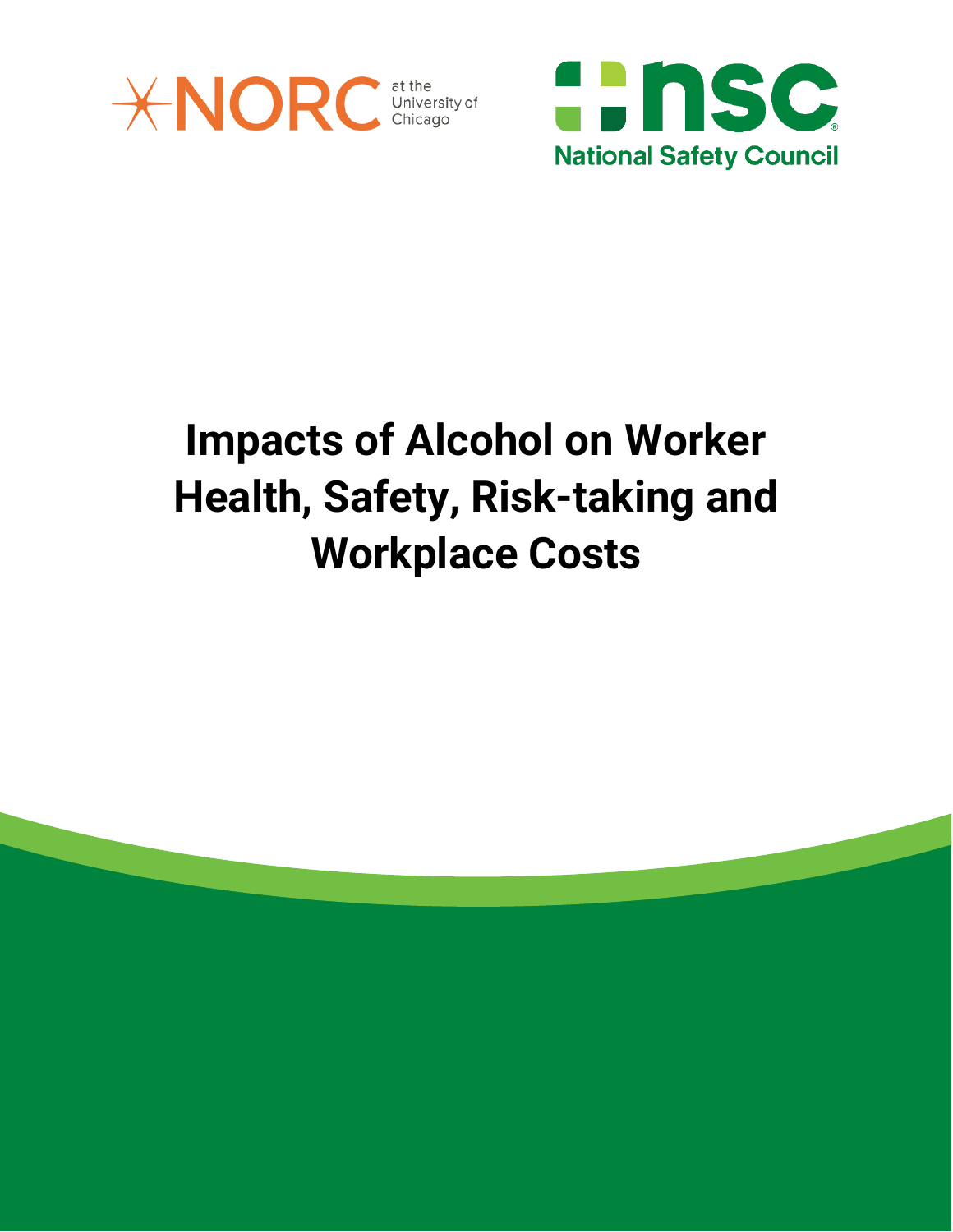Work-related injuries and illnesses account for an estimated \$250 billion annually in medical expenses and indirect costs, such as lost earnings and benefits, and reduced productivity. These costs are 12% higher than the costs for all cancers and 30% higher than costs for diabetes. [i](#page-5-0)

#### **Alcohol Increases Illness Risks and Exacerbates Other Illnesses**

The Centers for Disease Control and Prevention identifies 58 acute and chronic illnesses and injuries associated with alcohol use,<sup>[ii](#page-5-1)</sup> including alcoholism, fetal alcohol syndrome, alcoholic liver cirrhosis and alcohol-induced pancreatitis. Prolonged and heavy alcohol use increases risks of developing other diseases as well, generally by small percentages. Diseases of the liver, gallbladder and pancreas are also more likely with heavy and prolonged use of alcohol.

For example, alcohol use increases the risk for breast cancer in women, and cancer risk in men and women for colorectal, esophageal, laryngeal, liver, mouth, stomach and pancreatic cancers. It slightly increases the risks for heart disease and stroke, including atrial fibrillation, coronary heart disease, hypertension, and hemorrhagic and ischemic stroke. Use of other substances, including opioids, cocaine, cannabis and other illicit substances, is associated with increased risk of hepatitis B and C, HIV/AIDS, liver cancer, and SUDs.<sup>iii</sup>

The impact of excessive alcohol use on the human body can vary by age group. For example, among all cirrhosis deaths in 2015, 49.5 percent were alcohol-related. The proportion of alcohol- related cirrhosis deaths was highest (76.8 percent) among persons aged 25 to 34, followed by persons aged 35 to 44, at 72.7 percent.<sup>[iv](#page-5-3)</sup> Some of these illnesses and conditions (including alcohol use disorder and alcoholic liver disease, which is 100% alcohol attributable, as well as certain cancers and heart conditions, which are caused in part by excessi[v](#page-5-4)e alcohol consumption) $\gamma$  primarily occur in the elderly, following decades of use of alcohol and other drugs.

The costs of treating these illnesses primarily falls to Medicare, to industries with aging workforces (e.g., government, durable goods manufacturing), and to companies and unions covering retiree health benefits. Other financial impacts on the medical system include the following:

- Alcohol contributes to about 18.5 percent of emergency department (ED) visits and 22.1 percent of overdose deaths related to prescription opioids<sup>[vi](#page-5-5)</sup>
- The rate of all alcohol related ED visits increased, on average, by 210,000 visits per year between 2006 and 2014[vii](#page-5-6)



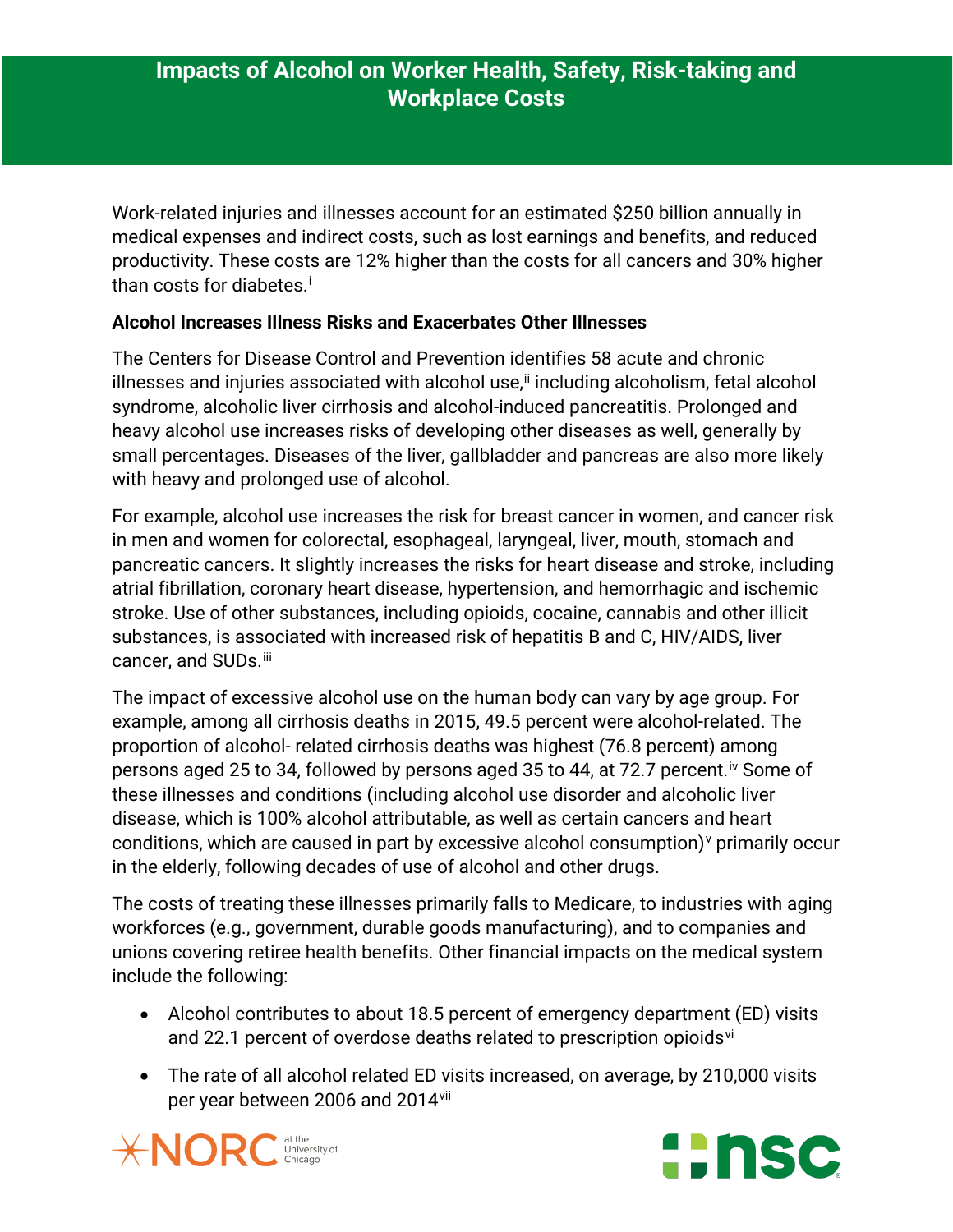Heavy episodic drinking (defined by the CDC as 15 or more drinks per week for men and 8 or more per week for women<sup>viii</sup>) has been found to increase the risk of disability leave, an association which holds across gender and socioeconomic strata.<sup>[ix](#page-5-8)</sup> Heavy alcohol use appears to increase risk of disability leave and prolongs length of disability for mental illness, especially depression.<sup>[x](#page-5-9)</sup> Several studies have found workers in recovery cited health reasons for quitting, such as hypertension, diabetes and anxiety, or medications they were prescribed, perhaps accounting for greater health care use and disability than abstainers.<sup>[xi](#page-5-10)</sup>

#### **Impacts of Alcohol on Workplace Safety**

Acute episodes of binge alcohol use, in particular, are associated with workplace and off-the-job injuries.<sup>[xii](#page-5-11)</sup> The CDC and researchers internationally find that acute alcohol use impairs vision, psychomotor skills/abilities, reaction time and judgement about risktaking, all of which are strongly linked to motor vehicle crashes, fall injuries, drowning, firearm injuries, and occupational and machine injuries. The CDC estimates that alcohol use contributes to 18% of workplace injuries.<sup>[xiii](#page-5-12)</sup> Acute episodes of binge alcohol use are also associated with workplace absences due to injuries. Xiv As one research team states: "*The dose-response relationship between acute alcohol use, measured through the blood alcohol concentration and injury, seems exponential for all injury types."* The higher the blood alcohol concentration, the higher the risk.<sup>[xv](#page-5-14)</sup>

A 2018 review of employee psychoactive substance use<sup>[xvi](#page-5-15)</sup> found injuries are consistently associated with a single occasion of heavy drinking that occurs one to six hours before being injured. This means that acute impairment at the time of the injury is the underlying causal factor. Alcohol use during the workday and heavy binge drinking the evening before work impairs concentration, coordination, judgement and fine motor skills, likely increasing the risk of injury.<sup>[xvii](#page-6-0)</sup>

### **Impacts of Other Drugs on Workplace Safety**

Evidence of occupational injury associated with use of drugs other than alcohol is inconsistent. Well-designed studies are few.<sup>xviii</sup> [S](#page-6-1)ome studies find cannabis use associated with vehicle crashes<sup>[xix](#page-6-2)</sup> and occupational injury.<sup>[xx](#page-6-3)</sup> Many others, however, find no or very weak correlations. Prescription pain medications and benzodiazepine use seem to be associated with workplace-related injuries from falls and motor vehicle crashes. <sup>[xxi](#page-6-4)</sup> A Washington State survey found that respondents who used painkillers (15.9%) or cannabis (8.9%) to get high were more likely to report an injury in the prior year, more than workers who did not report these behaviors (6.3%).<sup>[xxii](#page-6-5)</sup> The 2014 American College of Occupational and Environmental Medicine practice guidelines on



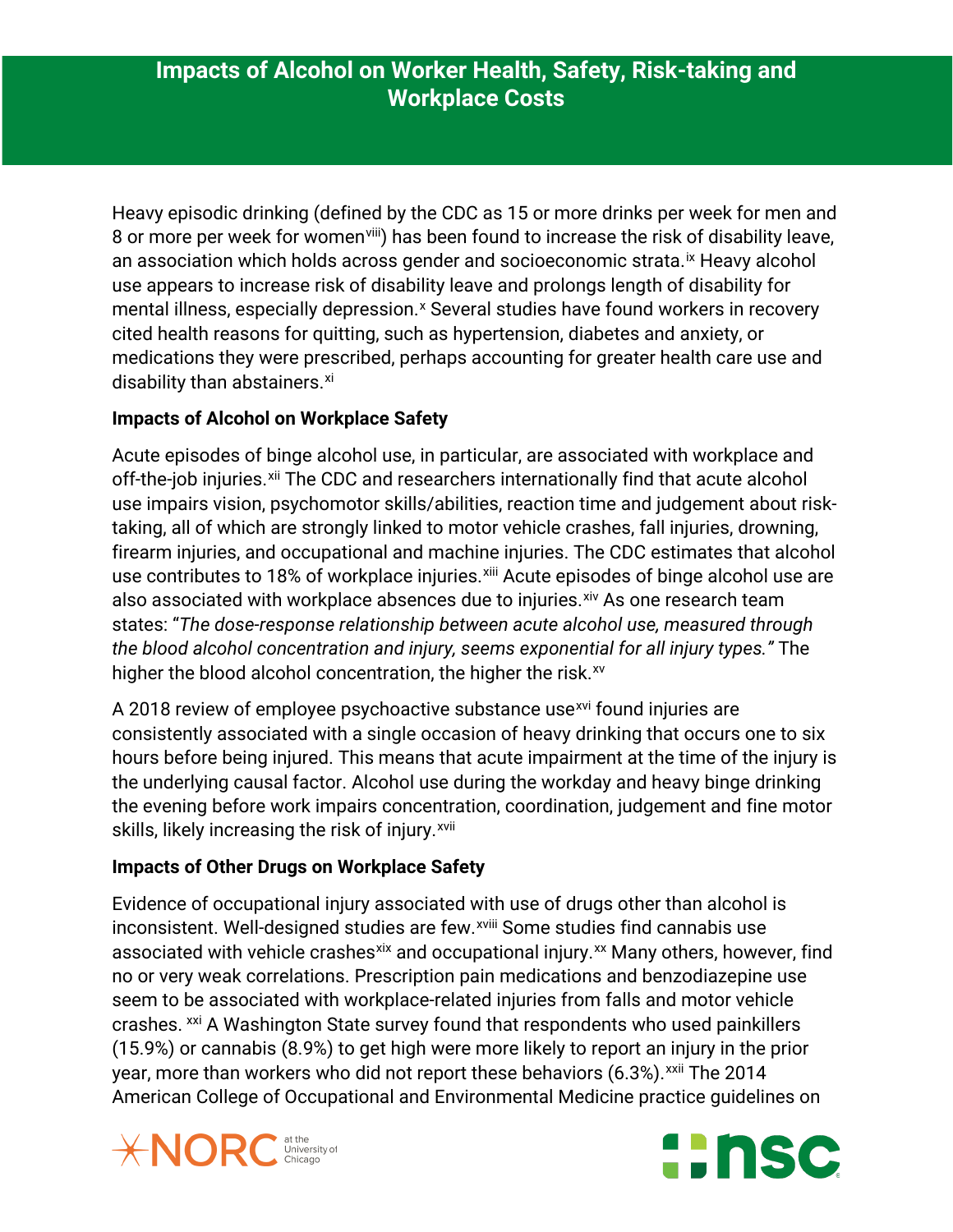opioid and safety-sensitive work recommend workers who perform safety-sensitive jobs or operate motor vehicles not use opioids.<sup>xxiii</sup>

#### **Risk-taking**

A plausible link can be drawn between workers' substance use, injury and disability, and substance users' greater risk-taking behavior. Analyses for the Substance Use Cost Calculator of the National Survey on Drug Use and Health (NSDUH) finds workers with SUDs to be much more likely to be risk-takers than their peers on several self-report questions. For example, 35% of workers with an SUD responded "always" or "sometimes" in response to the question, "How often do you like to test yourself by doing something a little risky?" Only 13% of workers with no SUD and 20% of workers in recovery responded similarly.

Doing risky things differentiates workers with and without SUDs for all age groups: 48% vs. 21% for 18-24-year-olds; 35% vs. 21% for 25-34-year-olds; 29% vs. 11% for 35-49 year-olds; 22% vs. 11% for 50-64-year-olds. Comparisons of males and females with and without SUDs show similar patterns: males 37% vs. 17%; females 30% vs. 8%.

In another instance, 43% of workers with an SUD responded "always" or "sometimes" in response to the NSDUH question, "How often do you get a real kick out of doing things that are a little dangerous?" Only 17% of those with no SUD and 26% of those in recovery responded similarly.

Reported behaviors behind the wheel of a car exhibit similar patterns. The majority (59%) of workers with an SUD reported driving at least once in the past year under the influence of alcohol or drugs. By contrast, 10% of workers with no SUD and 14% of workers in recovery reported driving under the influence. Workers with an SUD were more likely to report never or seldom wearing a seat belt when driving (7%), but only 3% of workers with no SUD and 6% of workers in recovery reported never or seldom wearing a seat belt.

#### **Returning to Work: What Employers Can Do**

Employers have tools to reduce substance use-related risks of injury and illness, lengths of disability, workers' compensation and associated treatment costs, and promote successful return to work. These tools could be, but are seldom, used.

• *Health insurance*: 97% of businesses with more than 50 workers offer at least some of their employees individual health insurance options, and more than 25% offer family health insurance options.<sup>[xxiv](#page-6-7)</sup> Since 2008, the Mental Health Parity and



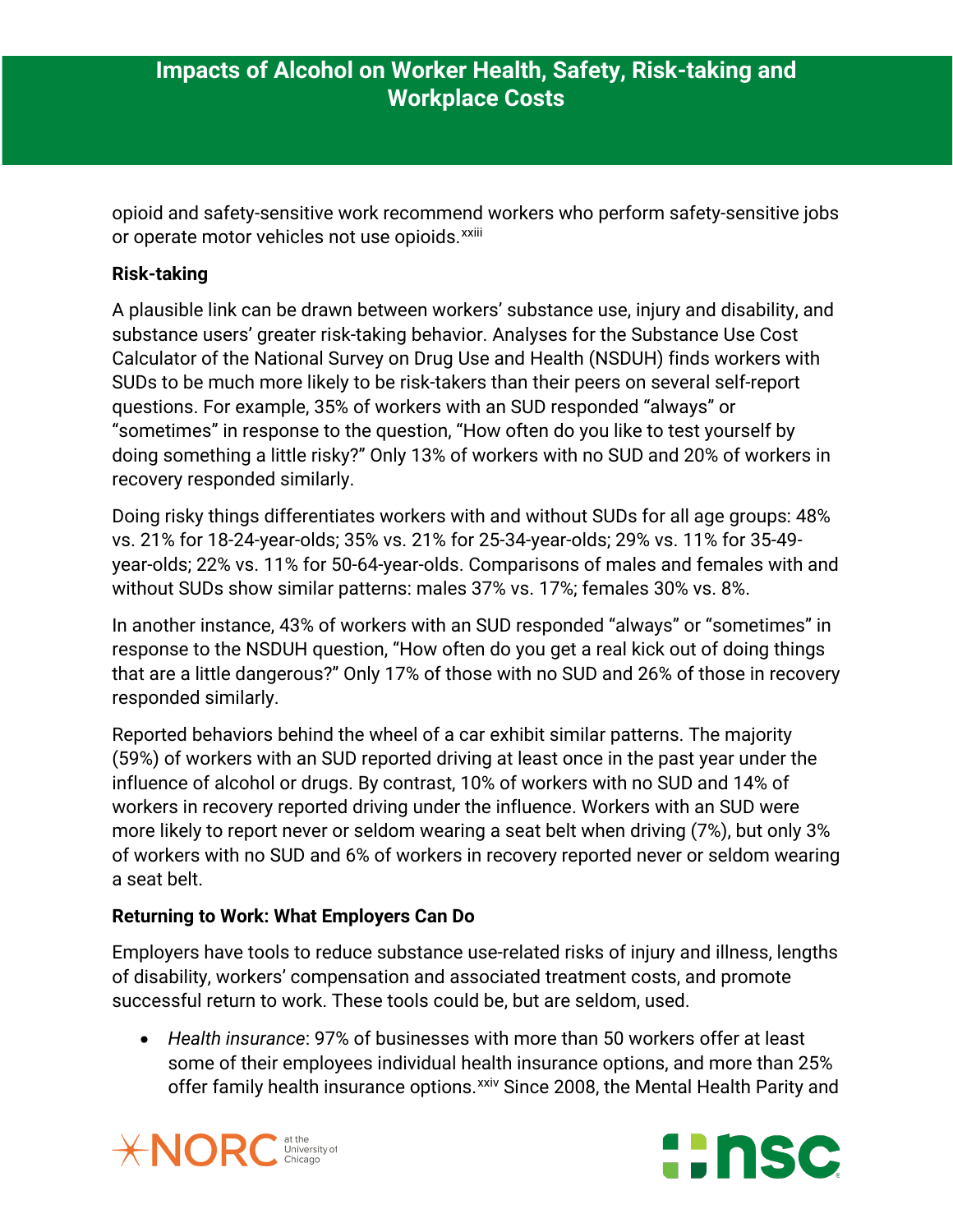Addiction Equity Act of 2008 (MHPAEA)<sup>[xxv](#page-6-8)</sup> generally prevents group health plans and employment-sponsored health insurance plans that provide mental health and substance use benefits from imposing less favorable benefit limitations on those benefits than on medical/surgical benefits. The Affordable Care Act requires all health plans offered in the marketplace to provide mental health and substance use treatment benefits as an essential benefit at parity with other health benefits.<sup>[xxvi](#page-6-9)</sup> Half of employed NSDUH respondents were aware that their health insurance plans covered alcohol or drug benefits.

- *EAPs*: 60% of full-time workers have access to an Employee Assistance Program<sup>xxvii</sup>[,](#page-6-10) but only 40% of firms with EAPs have a strategy in place to address workplace behavioral health issues.<sup>xxviii</sup> [O](#page-6-11)nly 11% of NSDUH respondents were aware their employer had an EAP and 24% were aware their companies had a written policy on drug and alcohol use. A survey of EAPs found a utilization rate for behavioral health services of only 4.5% of the covered employees, far fewer than the prevalence of substance use and mental health problems in typical workforces.<sup>[xxix](#page-6-12)</sup>
- *Disease and disability management*: 29% of all firms and 68% of firms with 200 or more employees offer a disease management program.<sup>[xxx](#page-6-13)</sup> In 2018, 42% of strateg[i](#page-6-15)es for employees on leave due to a behavioral health issue. xxxii private industry workers had access to short-term disability insurance plans and 34% to long-term plans. Twenty-six percent of state and local government workers had access to short-term coverage and 38% to long-term benefits.<sup>[xxxi](#page-6-14)</sup> A 2019 survey by the Disability Management Employers Coalition (DMEC) of benefits managers revealed that only 13% relied on an external disability management program to assist in return to work, and 17% have specific RTW

Employers can exercise influence on the performance of their health plans, EAPs, disease management and disability management vendors. For over 15 years, the National Alliance for Healt[h](#page-6-16)care Purchasing Coalitions<sup>xxxiii</sup> has systematically collected Deep Dive"<sup>xxxiv</sup> [l](#page-6-17)aid out employer expectations and assessment plan performance in employer-driven quality information from health plans. The eValue8 performance evaluation tool sets consistent, evidence-based employer expectations, and measures how health plans across the country measure up. The eValue8 "2018 Mental Health their support provided to primary care physicians who treat the majority of people with behavioral health issues, use of EAPs to support employees with behavioral health problems impacting job performance, opioid pain medication management by pharmaceutical benefits manager and compliance with MHPAEA. Employers can also



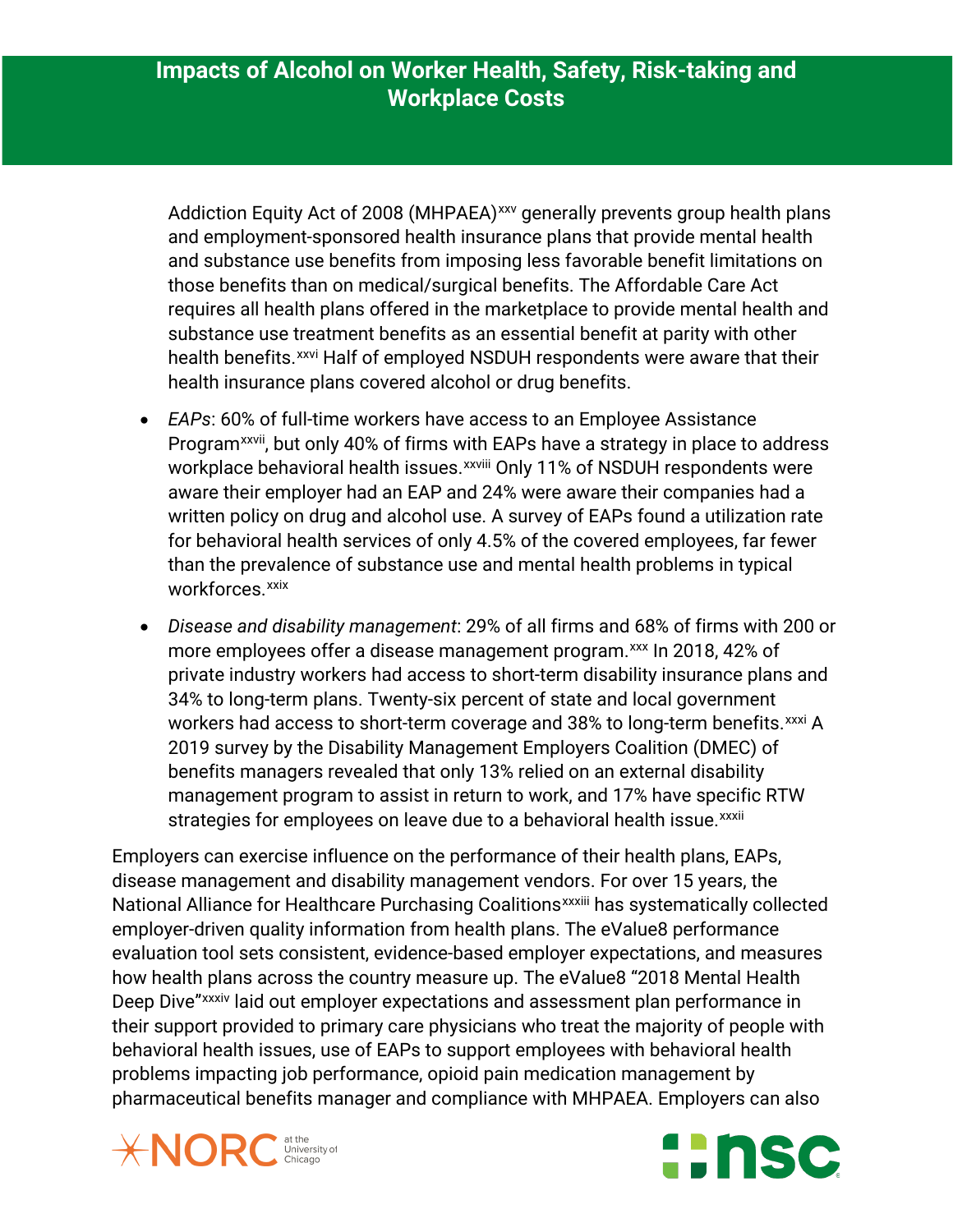work in regional or national coalitions of employers to bring the combined purchasing power and influence of employers to improve SUD benefits for their employees. These groups include state business coalitions on health, the national Business Group on Health, [xxxv](#page-6-18)the Center for Workplace Mental Health, xxxvi the Disability Management Employer Co[a](#page-6-20)lition, xxxvii and the National Safety Council.

Alcohol and drug use by employees present challenges to employers. However, employers have tools – both within their own businesses and through working with other employers – that can reduce the likelihood of substance use-related illness and injuries, reduce short- and long-term disability impacted by substance use, and assist workers return to work. As demonstrated by the Calculator, workers in recovery use less unscheduled leave for illness and injury, are less likely to turn over, use fewer health care services and cost much less than their peers whose substance use is untreated.

 $\overline{\phantom{a}}$ 

<span id="page-5-15"></span>[https://www.researchgate.net/profile/Michael\\_Frone/publication/326919609\\_Employee\\_Psychoactive\\_Substance\\_Involvement\\_His](https://www.researchgate.net/profile/Michael_Frone/publication/326919609_Employee_Psychoactive_Substance_Involvement_Historical_Context_Key_Findings_and_Future_Directions/links/5bf4145392851c6b27cc406d/Employee-Psychoactive-Substance-Involvement-Historical-Context-Key-Findings-and-Future-Directions.pdf) [torical\\_Context\\_Key\\_Findings\\_and\\_Future\\_Directions/links/5bf4145392851c6b27cc406d/Employee-Psychoactive-Substance-](https://www.researchgate.net/profile/Michael_Frone/publication/326919609_Employee_Psychoactive_Substance_Involvement_Historical_Context_Key_Findings_and_Future_Directions/links/5bf4145392851c6b27cc406d/Employee-Psychoactive-Substance-Involvement-Historical-Context-Key-Findings-and-Future-Directions.pdf)[Involvement-Historical-Context-Key-Findings-and-Future-Directions.pdf](https://www.researchgate.net/profile/Michael_Frone/publication/326919609_Employee_Psychoactive_Substance_Involvement_Historical_Context_Key_Findings_and_Future_Directions/links/5bf4145392851c6b27cc406d/Employee-Psychoactive-Substance-Involvement-Historical-Context-Key-Findings-and-Future-Directions.pdf)





<span id="page-5-0"></span><sup>i</sup> Leigh JP. Economic burden of occupational injury and illness in the United States. Milbank Q 2011;89:728–72. 10.1111/j.1468- 0009.2011.00648.x

ii Alcohol and Public Health: Alcohol-Related Disease Impact (ARDI[\) https://nccd.cdc.gov/DPH\\_ARDI/default/default.aspx](https://nccd.cdc.gov/DPH_ARDI/default/default.aspx)

<span id="page-5-2"></span><span id="page-5-1"></span>iii Degenhardt L, Charlson F, Ferrari A, Santomauro D, Erskine H, Mantilla-Herrara A, Whiteford H, Leung J, Naghavi M, Griswold M, Rehm J. The global burden of disease attributable to alcohol and drug use in 195 countries and territories, 1990–2016: a systematic analysis for the Global Burden of Disease Study 2016. The Lancet Psychiatry. 2018 Dec 1;5(12):987-1012. <https://www.thelancet.com/action/showPdf?pii=S2215-0366%2818%2930337-7>

<span id="page-5-3"></span>iv <https://pubs.niaaa.nih.gov/publications/surveillance111/Cirr15.pdf>

<span id="page-5-4"></span><sup>v</sup> https://nccd.cdc.gov/DPH\_ARDI/Default/Report.aspx?T=AAM&P=1A04A664-0244-42C1-91DE-316F3AF6B447&R=B885BD06-

<span id="page-5-5"></span><sup>13</sup>DF-45CD-8DD8-AA6B178C4ECE&M=32B5FFE7-81D2-43C5-A892-9B9B3C4246C7&L=&F=AAMCauseAgeGroupAllNew&D=H vi Jones, C.M.; Paulozzi, L.J.; and Mack, K.M. Alcohol involvement in opioid pain reliever and benzodiazepine drug abuse-related emergency department visits and drug—related deaths—United States, 2010. Morbidity and Mortality Weekly Report 63(40):881– 885, 2014. PMID: 25299603

<span id="page-5-6"></span>vii [https://nccd.cdc.gov/DPH\\_ARDI/Default/Default.aspx](https://nccd.cdc.gov/DPH_ARDI/Default/Default.aspx)

viii https://www.cdc.gov/alcohol/faqs.htm

<span id="page-5-9"></span><span id="page-5-8"></span><span id="page-5-7"></span>ix Virtanen M, Ervasti J, Head J, Oksanen T, Salo P, Pentti J, Kouvonen A, Väänänen A, Suominen S, Koskenvuo M, Vahtera J. Lifestyle factors and risk of sickness absence from work: a multicohort study. The Lancet Public Health. 2018 Nov 1;3(11):e545-54. <sup>x</sup> Kaila-Kangas L, Koskinen A, Leino-Arjas P, Virtanen M, Härkänen T, Lallukka T. Alcohol use and sickness absence due to all causes and mental-or musculoskeletal disorders: a nationally representative study. BMC public health. 2018 Dec 1;18(1):152. Morois S, Airagnes G, Lemogne C, Leclerc A, Limosin F, Goldberg S, Herquelot E, Goldberg M, Zins M. Daily alcohol consumption and sickness absence in the GAZEL cohort. European journal of public health. 2017 Jun 1;27(3):482-8.

<span id="page-5-10"></span>xi Skogen JC, Mykletun A, Ferri CP, Bebbington P, Brugha T, Coid J, Meltzer H, Stewart R. Mental and personality disorders and abstinence from alcohol: results from a national household survey. Psychological medicine. 2011 Apr 1;41(4):809. Liang W, Chikritzhs T. Reduction in alcohol consumption and health status. Addiction. 2011 Jan;106(1):75-81.

<span id="page-5-11"></span>xii Rehm J, Gmel GE, Sr., Gmel G, et al. The relationship between different dimensions of alcohol use and the burden of disease-an update. Addiction 2017; 112: 968–1001.

<span id="page-5-12"></span>xiii Smith G, Branas C, Miller T. Fatal nontraffic injuries involving alcohol: a meta-analysis. Annals of Emergency Medicine. 1999;33(6):659–668. Alcohol and Public Health: Alcohol-Related Disease Impact (ARDI) [https://nccd.cdc.gov/DPH\\_ARDI/default/default.aspx](https://nccd.cdc.gov/DPH_ARDI/default/default.aspx)

<span id="page-5-13"></span>xiv Virtanen M, Ervasti J, Head J, Oksanen T, Salo P, Pentti J, Kouvonen A, Väänänen A, Suominen S, Koskenvuo M, Vahtera J. Lifestyle factors and risk of sickness absence from work: a multicohort study. The Lancet Public Health. 2018 Nov 1;3(11):e545-54. xv Rehm J, Gmel GE, Sr., Gmel G, et al. The relationship between different dimensions of alcohol use and the burden of disease-an update. Addiction 2017; 112: 968–1001.

<span id="page-5-14"></span><sup>&</sup>lt;sup>xvi</sup> Frone MR. Employee psychoactive substance involvement: Historical context, key findings, and future directions. Annual Review of Organizational Psychology and Organizational Behavior. 2019 Jan 21.